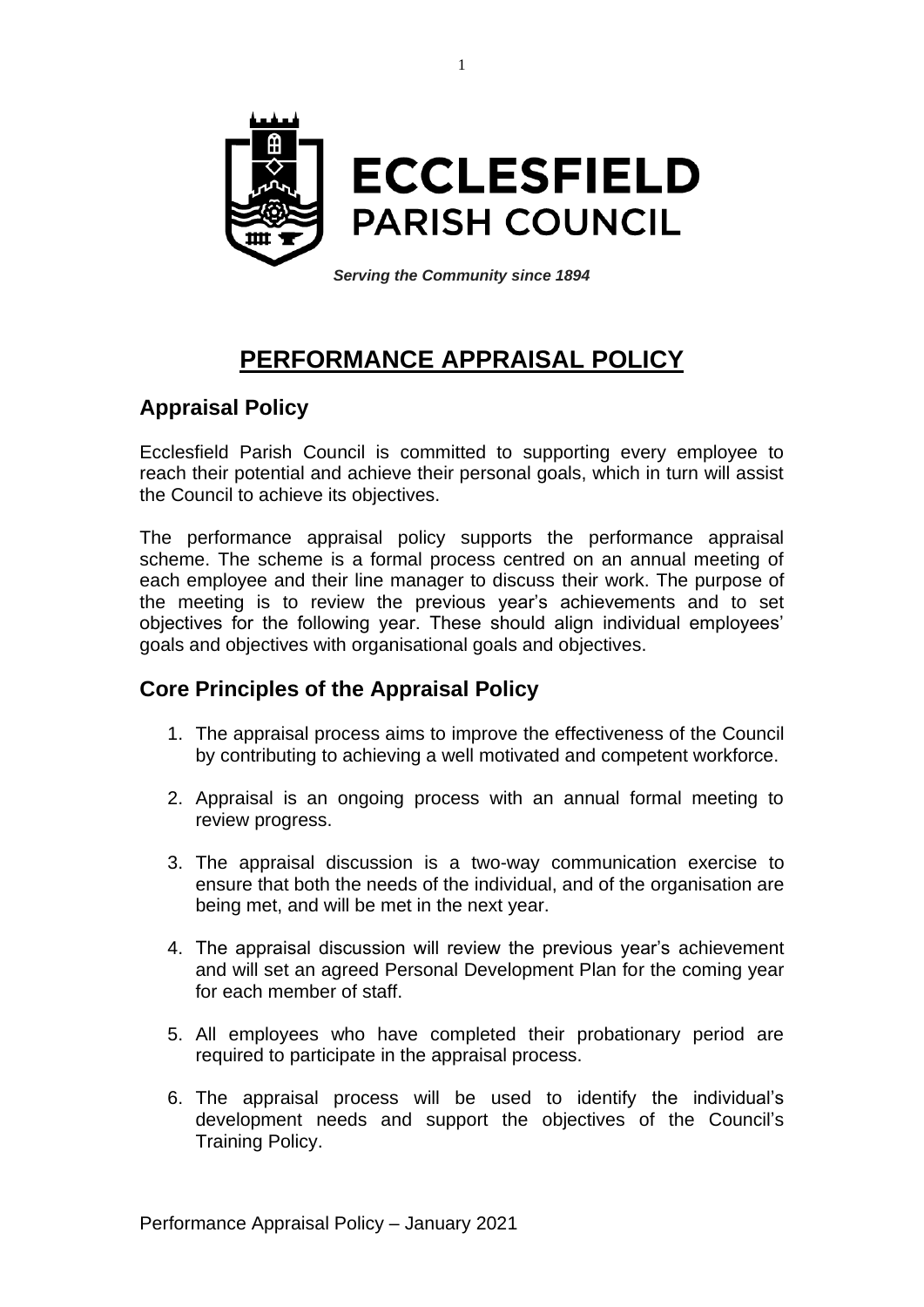- 7. The appraisal process will provide the Council with valuable data to assist in succession planning.
- 8. The appraisal process will be a fair and equitable process in line with the Council's Equality Policy.

### **Performance Appraisal Implementation**

Performance appraisal discussions will be held over a designated 2 week period on an annual basis. These will normally take place in October or November especially so that the outcomes can inform the Council's budget process. In exceptional circumstances they can take place a different time.

They will be arranged by the employee's designated line manager. Line managers are encouraged to provide the opportunity for an additional 6 month verbal appraisal review, mid-year and other informal reviews as necessary throughout the year.

The discussion will be held in private. Information shared during the appraisal will be shared only with the Staffing Committee of the Council; confidentiality of appraisal will be respected.

The appraiser (usually the employee's line manager) or in the case of the Clerk a member of the Council, appointed by the Staffing Committee, will be expected to have successfully completed appraiser training, for which training will be provided by the Council, and to be familiar with the employee's work.

All appraisal documents should be issued to both parties prior to the discussion, in order to allow time for both parties to reflect and prepare. These will provide a framework and focus for the discussion.

A time and venue for the discussion will be advised at least one week before the meeting takes place.

## **The Appraisal Discussion**

The appraisal discussion will allow an opportunity for both the employee, and the appraiser to reflect and comment on the previous year's achievements. It will praise achievement and encourage the appraisee in their role.

The appraiser is accountable for giving the employee constructive, timely and honest appraisals of their performance, which should take into account both the goals of the organisation and of the individual.

The discussion should be a positive dialogue and will focus on assisting the employee to acquire the relevant knowledge, skills and competencies to perform his/her current role to the best of his/her abilities.